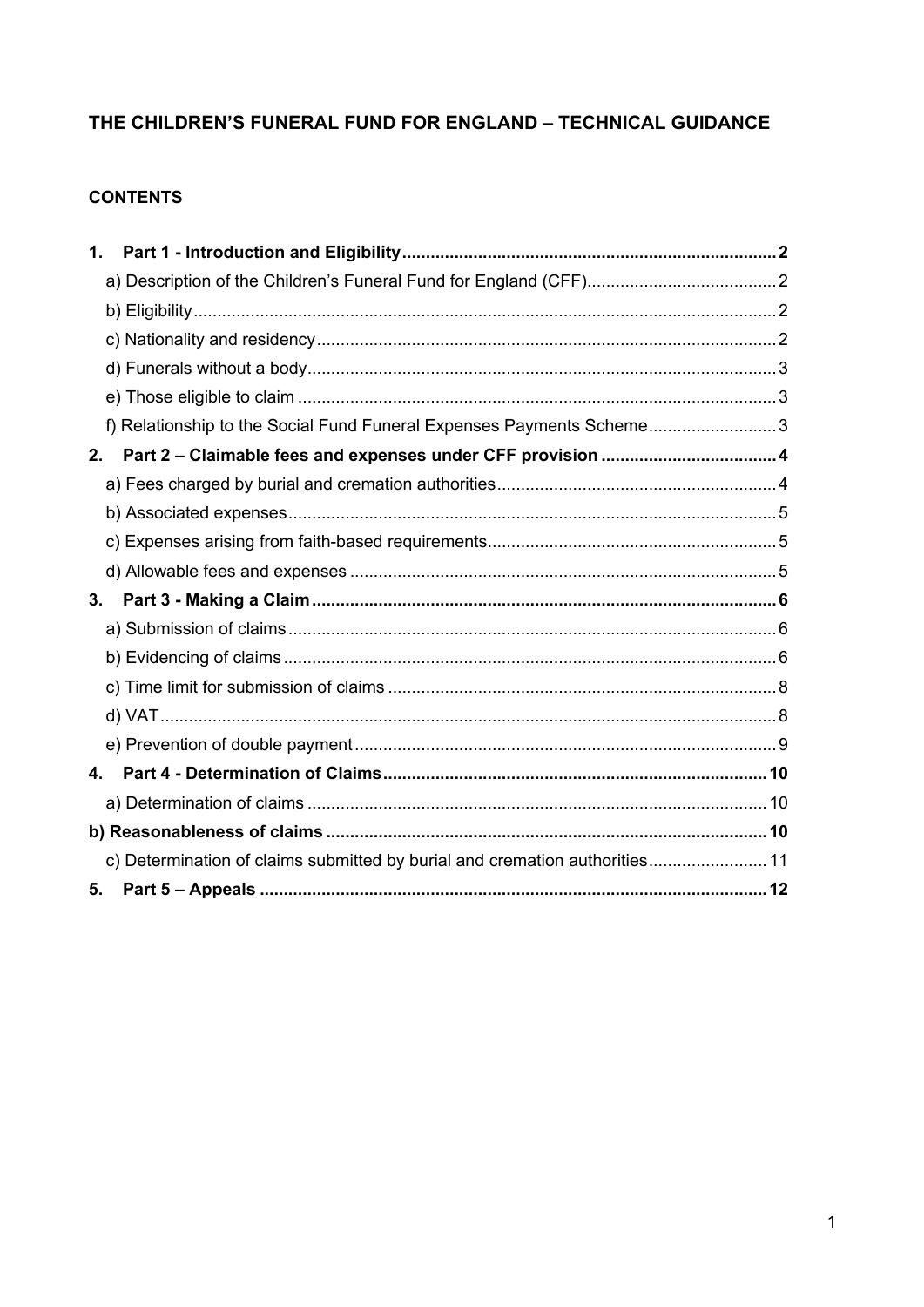# **1. Part 1 - Introduction and Eligibility**

### **a) Description of the Children's Funeral Fund for England (CFF)**

- 1.1. The CFF is established under The Social Fund (Children's Funeral Fund for England) Regulations 2019 (the 2019 Regulations).
- 1.2. It is a scheme to provide funding for the fees charged for a cremation or burial of a child under the age of 18 or stillborn after the  $24<sup>th</sup>$  week of pregnancy and for the associated expenses stipulated in the 2019 Regulations. CFF funding is available regardless of the income of the child's parent(s), guardian or carer, but it is subject to eligibility criteria which are set out at 1.7.
- 1.3. 2.2 and 2.3 set out the fees arising from the burial or cremation that are covered by the CFF. These will be provided free to parents at point of need, with the burial and cremation authorities claiming reimbursement from the CFF. Information on how to do this is available at https://www.gov.uk/child-funeral-costs.
- 1.4. 2.4 sets out the associated expenses that are covered by the CFF. These will be provided free at the point of need, with burial authorities, cremation authorities or funeral directors claiming reimbursement from the CFF. Information on how to do this is available at https://www.gov.uk/child-funeral-costs.
- 1.5. If the person responsible for organising the burial or cremation (referred to in this guidance as "the responsible person") does not use a funeral director but makes the funeral arrangements themselves, they may need to pay for some of the associated expenses set out at 2.4 and claim reimbursement for these from the CFF. Information on how to submit a claim is available in Part 3. of this guidance and at https://www.gov.uk/child-funeral-costs.
- 1.6. The responsible person, whether they use a funeral director or not, will not be required to manage the payment for the fees charged by the burial authority and/or cremation authority as set out at 2.2 and 2.3. These will always be provided free at the point of need with reimbursement claimed by the burial authority and/or cremation authority.

# **b) Eligibility**

- 1.7. CFF funding is available for the stipulated fees and associated expenses incurred in the burial or cremation of a child if the following conditions are met:
	- i. the child had not reached their  $18<sup>th</sup>$  birthday at the time of their death; or
	- ii. the child was stillborn after the  $24<sup>th</sup>$  week of pregnancy (as defined in section 41 of the Births and Deaths Registration Act 1953); and
	- iii. the burial or cremation takes place in England; and
	- iv. the burial or cremation is taking/ took place on or after  $23<sup>rd</sup>$  July 2019.

### **c) Nationality and residency**

1.8. There are no nationality or residency requirements for CFF eligibility.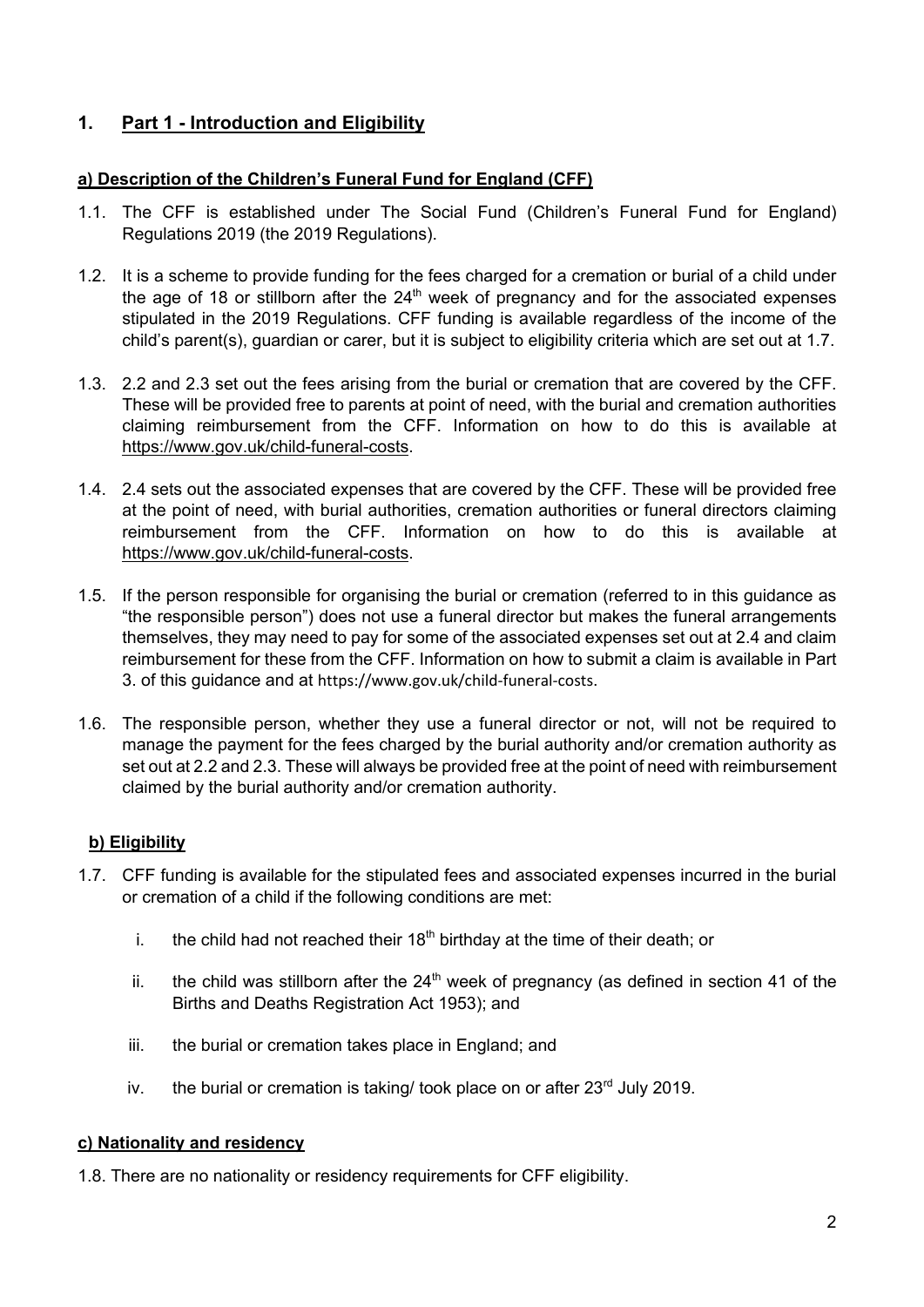### **d) Funerals without a body**

- 1.9. Where there is no body for burial or cremation, CFF funding is available for the fees charged for the permission to erect a memorial.
- 1.10. If a body is recovered after the initial claim has been determined, a further claim may be made for the fees charged by burial authority and/or cremation authority as set out at 2.2 and 2.3 and for the associated expenses as set out at 2.4.
- 1.11. In these circumstances, the usual claiming process (see Part 3) would apply.

### **e) Those eligible to claim**

- 1.12. 2.2 to 2.4 set out the fees that can be claimed from the CFF. These are categorised as fees charged by the burial authority and/or cremation authority and associated expenses.
- 1.13. Fees charged by the burial authority and/or cremation authority can be claimed from the CFF by these parties only.
- 1.14. Associated expenses can be claimed by:
	- i. a burial authority or cremation authority with responsibility for providing burial and/or cremation services with regard to the child;
	- ii. the funeral director organising the burial or cremation; or
	- iii. the responsible person organising the burial or cremation, who has not used a funeral director.
- 1.15. Under the CFF, as defined in the Regulations, 'burial authority' means a person responsible for the management of a burial ground and 'cremation authority' means a person responsible for the management of a crematorium.

### **f) Relationship to the Social Fund Funeral Expenses Payments Scheme**

- 1.16. Eligible persons on qualifying benefits may apply to the Social Fund Funeral Expenses Payments (FEP) scheme for any necessary reasonable costs or other funeral expenses within the scope of that scheme which are not included within the scope of the CFF, or for which a claim to the CFF is rejected in whole or in part.
- 1.17. However, they may not claim from the FEP scheme for any cost which falls within the scope of, and for which payment is made from, the CFF.
- 1.18. Eligibility for, and the scope of, the FEP scheme are set out in the guidance for Social Fund payments, found at https://assets.publishing.service.gov.uk/government/uploads/system/uploads/attachment\_data /file/774194/dmgch39.pdf.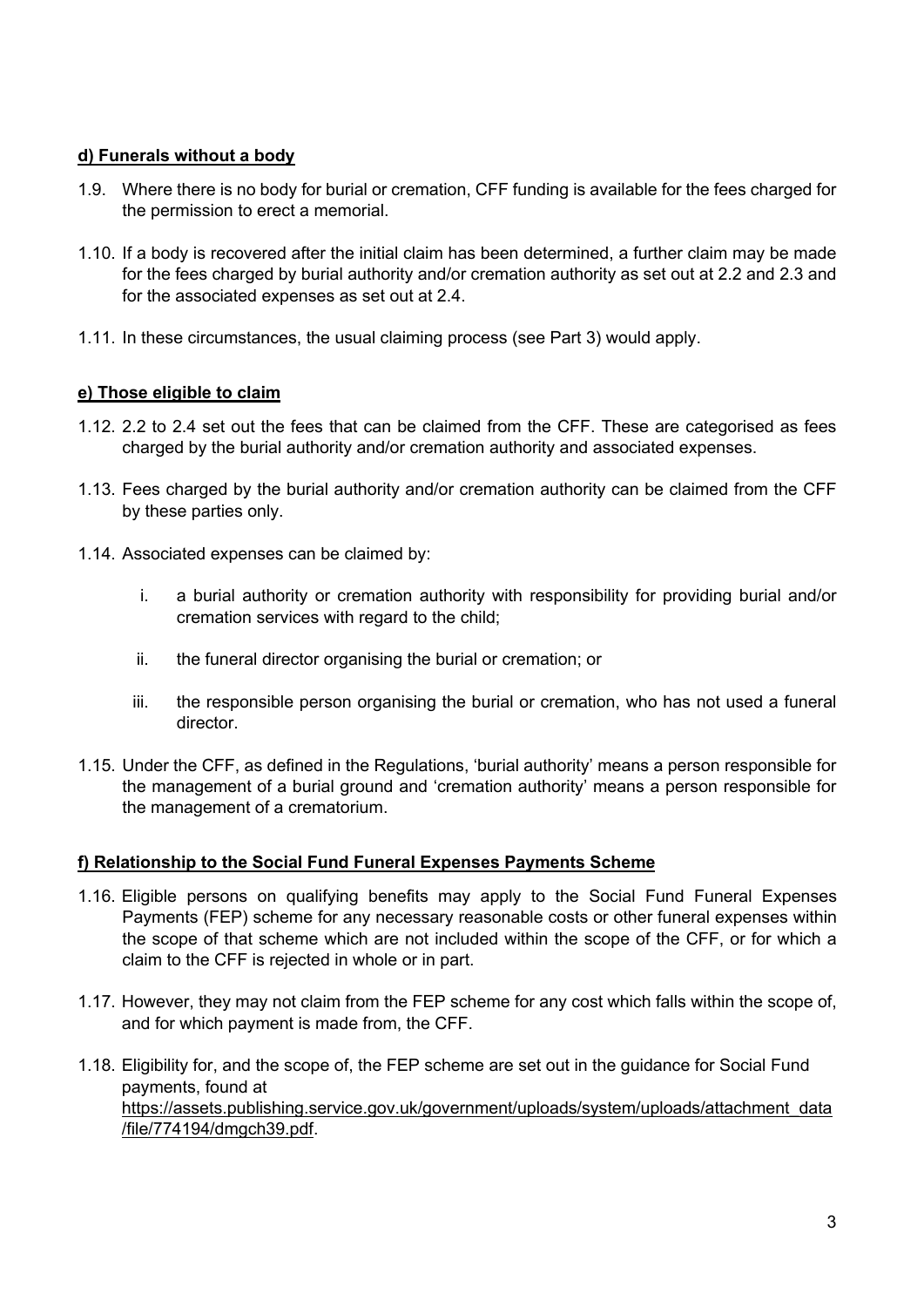## **2. Part 2 – Claimable fees and expenses under CFF provision**

2.1. Subject to the guidance on reasonableness set out at 2.2 and 4.9-4.13, the CFF will cover:

### **a) Fees charged by burial and cremation authorities**

- 2.2. In the case of burial (whether of a body or of cremated remains):
	- i. the fees for obtaining a burial plot (whether for a body or for cremated remains) and a right of burial, where required. As set out at 4.9-4.13, these fees should be reasonable, for example:
		- a plot for the burial of a body should be appropriate to the size of the child. However, if the responsible person wishes to purchase an adult sized plot for the purpose of being buried with the child in future, this may also be considered reasonable.
		- a double or family plot may only be considered reasonable if a single plot is not available or the fee for a double plot is cheaper than the fee for a single plot.
	- ii. the fees for the carrying out of a burial (whether of a body or of cremated remains);
	- iii. the fees for the maintenance of the plot, where payment of these is a condition of the right of burial, until the time when the child, if alive, would have reached the age of 18;
	- iv. the fees for any renewal of the right of burial if it expires before the time when the child, if alive, would have reached the age of 18; and
	- v. the fees for permission to erect a memorial (including a headstone), but not the price of any memorial.
- 2.3. In the case of cremation (whether or not followed by burial of cremated remains):
	- i. the fees for the carrying out of a cremation;
	- ii. fees for a private post-mortem examination where this is required by the medical referee before deciding whether to authorise a cremation;
	- iii. the fees charged for the scattering of cremated remains;
	- iv. the fees charged for the burial of cremated remains;
	- v. the fees for the storage of cremated remains in a columbarium or similar facility, until the time when the child, if alive, would have reached the age of 18;
	- vi. the fees for permission to erect a memorial (including a headstone), but not the price of any memorial.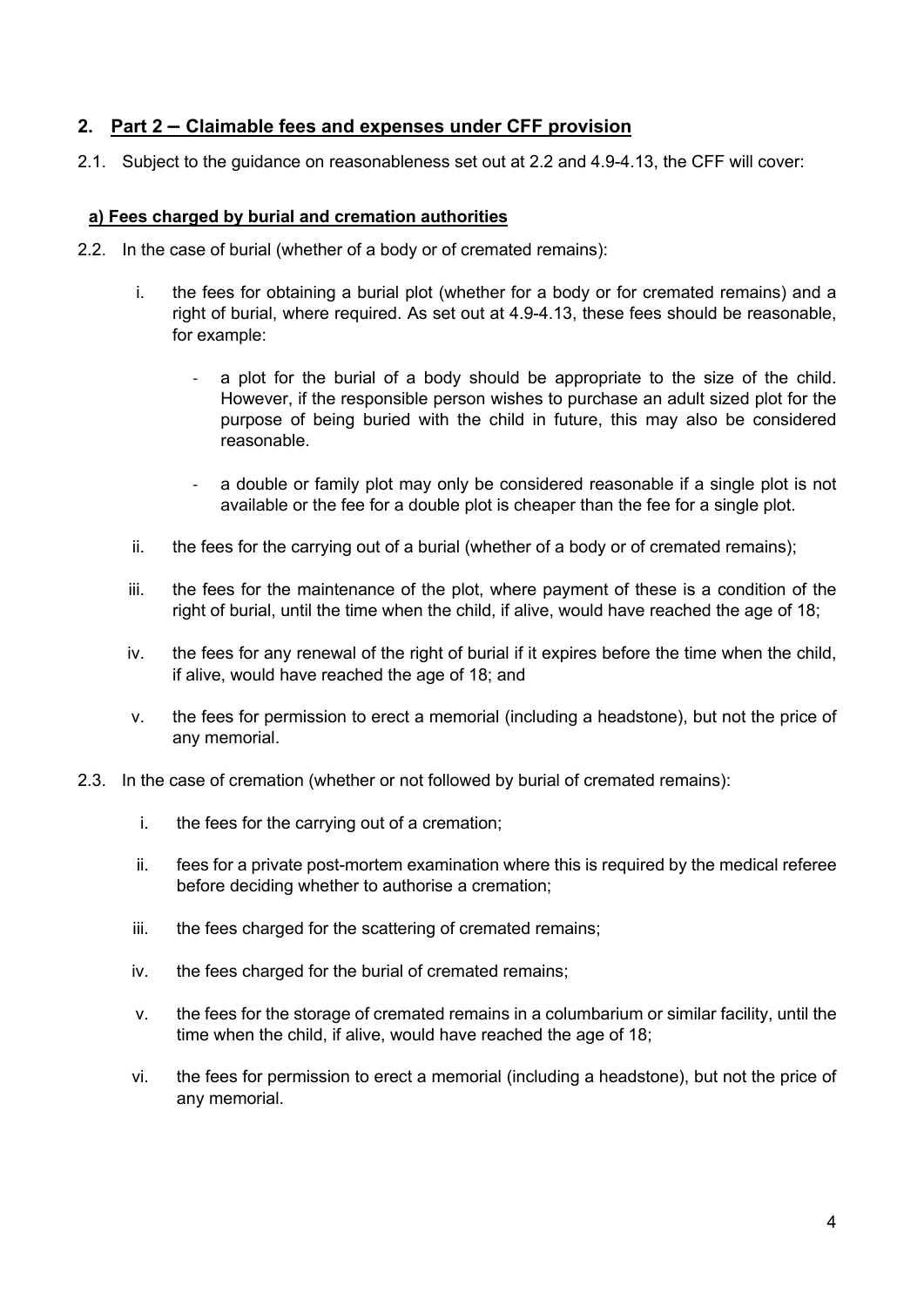### **b) Associated expenses**

- 2.4. i. the price of a coffin, shroud, casket or other receptacle and/or covering for the body, up to a maximum of £300. This may include the price of goods or services which are required for the purpose of preparing the receptacle and/or covering for burial or cremation. The responsible person may incur expenses above the specified maximum amount, but the excess will not be reimbursed from the CFF and must be funded by the responsible person or by another means; i.
	- ii. the fees charged by a third-party grave digger (whether for the burial of a body or of cremated remains), including the fees charged for the removal and replacement of any existing headstone and kerbing. This may also include the fees levied for the reopening of the grave, where the burial is in an existing shared grave;
	- iii. the fee for the removal of active implantable devices  $-$  these are capped at £20 where the person undertaking the removal is not a registered medical practitioner;
	- iv. fees for the completion of cremation certification, to cover:
		- a. the medical certificate/ Cremation 4
		- b. the confirmatory medical certificate/ Cremation 5
		- c. the certificate of stillbirth/ Cremation 9
	- v. the price of an appropriate receptacle for storage of cremated remains in a columbarium or similar, where the receptacle in which the cremated remains are returned is unsuitable for this purpose
- 2.5. Any excess amount is payable by the responsible person. If the responsible person is eligible, they may make a claim to the FEP scheme in respect of the excess as set out at 1.18.

#### **c) Expenses arising from faith-based requirements**

- 2.6. CFF funding is available regardless of the religious faith of the child, or that of their parent(s), guardian or carer.
- 2.7. However, CFF funding is not available for items relating exclusively to the requirements of the religious faith of the child, or that of their parent(s), guardian or carer that fall outside the expenses set out at 2.2, 2.3 and 2.4.

#### **d) Allowable fees and expenses**

- 2.8. The amount of the CFF payment will only be considered if all the conditions of eligibility are satisfied as set out at 1.7.
- 2.9. In relation to a burial, claims may only be submitted for the fees as set out under 2.2.
- 2.10. In relation to a cremation, claims may only be submitted for the fees as set out under 2.3.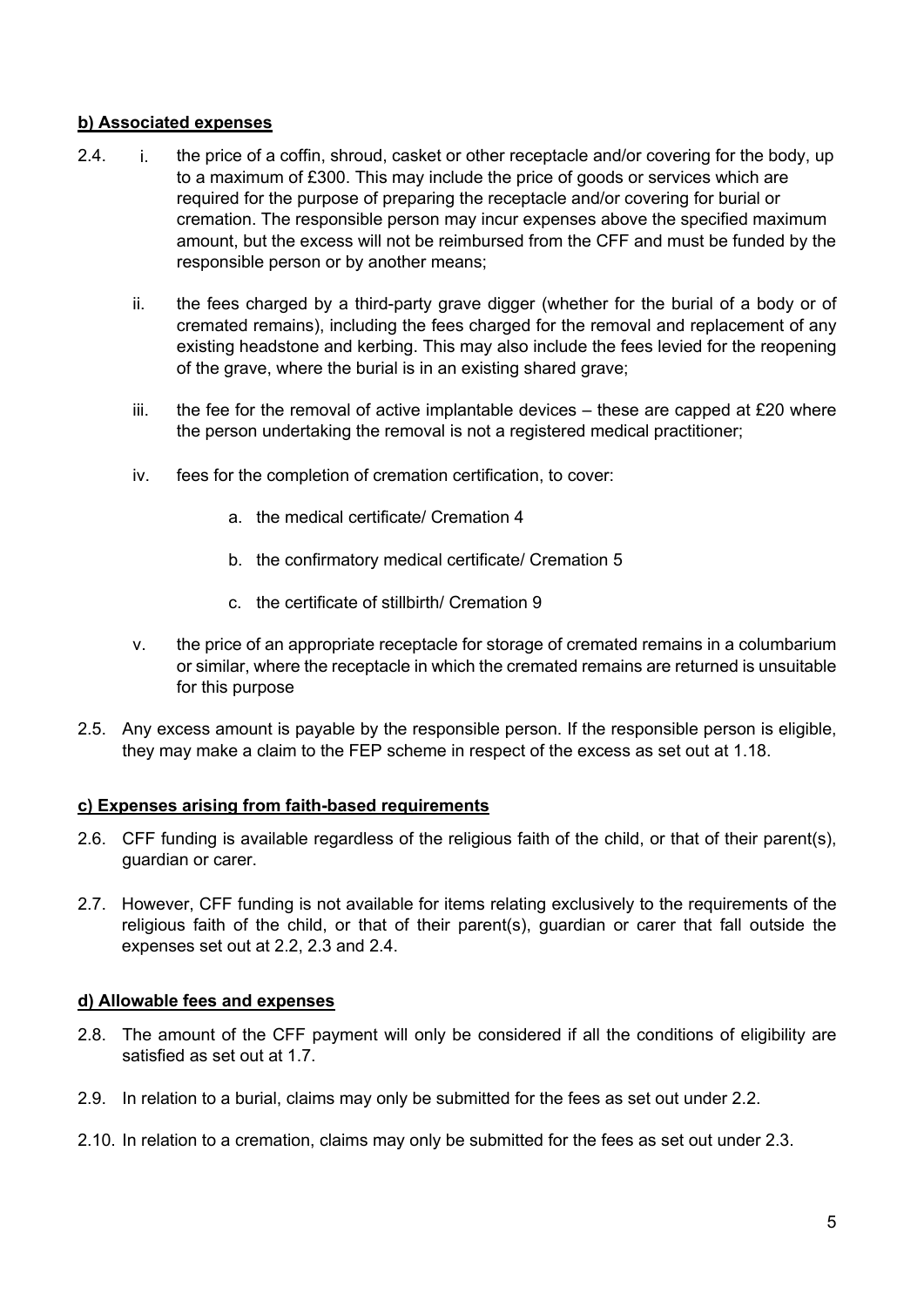# **3. Part 3 - Making a Claim**

#### **a) Submission of claims**

- 3.1. Forms are available at http://www.gov.uk/child-funeral-costs for burial and cremation authorities to use when making a claim for the fees as set out at 2.2 and 2.3, and for funeral directors to use when making a claim for any of the expenses as set out at 2.4.
- 3.2. The responsible person who wishes to make a claim may use the digital service at http://www.gov.uk/child-funeral-costs. Alternatively, they may request a non-digital form by calling or emailing the CFF contact centre. Contact details for this request are available at http://www.gov.uk/child-funeral-costs.
- 3.3. Claims to the CFF may be submitted:
	- i. by post, using the non-digital form and sending to:

CFF PO Box 1385 Thornton-Cleveleys FY5 9DE

- ii. by email, using the non-digital form and sending to  $\text{cf}(\mathbb{Q})$  gov.sscl.com; or
- iii. only in the case of the responsible person making a claim, by using the digital service at http://www.gov.uk/child-funeral-costs.
- 3.4. Claimants requiring assistance with submitting a claim should phone the contact centre at 0808 196 1759 (freephone within UK) or +44 1633 630904 (outside the UK) or email cff@gov.sscl.com.
- 3.5. To submit a claim, the claimant should complete the form (either the non-digital form or the digital service, if a responsible person) and return it to the contact centre with all required information, as instructed.

#### **b) Evidencing of claims**

- 3.6. All claims and all supporting documentation will be subject to scrutiny by the Decision Maker (DM).
- 3.7. Where the claimant is a burial authority or a cremation authority, they should provide the following:
	- i. business and contact details;
	- ii. details in relation to the deceased and to the burial/cremation;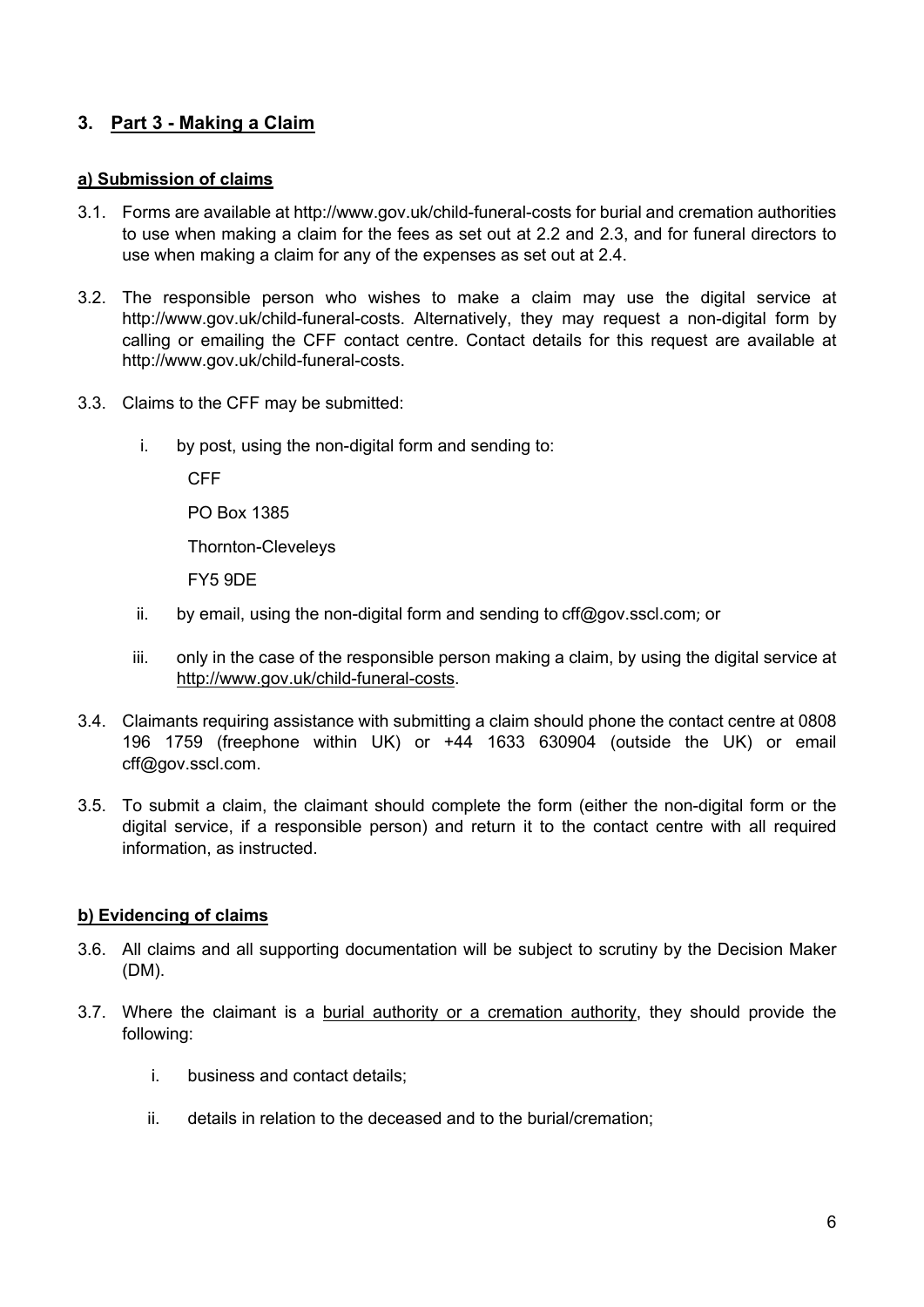- iii. a copy of the Certificate for Burial or Cremation provided by the Registrar of Births and Deaths or a copy of a Coroner's Order for Burial or Certificate for Cremation (form Cremation 6);
- iv. details of the fees in relation to the burial/cremation;
- v. receipts and/or invoices (originals or copies) for the fees as set out under 2.2 and/or 2.3, as appropriate; and
- vi. the lease / exclusive right of burial (original or copy), if claiming for fees for the maintenance of the plot, where payment of these is a condition of the right of burial as set out at 2.2(iii).
- 3.8. Where the claimant is a funeral director, they should provide the following:
	- i. business and contact details;
	- ii. details in relation to the deceased and to the burial/cremation;
	- iii. a copy of the Certificate for Burial or Cremation provided by the Registrar of Births and Deaths;
	- iv. details of the expenses incurred in relation to the funeral, as set out at 2.4; and
	- v. invoices and/or receipts (originals or copies) for the expenses incurred as set out under 2.4, as appropriate.
- 3.9. In relation to  $3.7(v)$  and  $3.8(v)$ ,
	- i. If the claim is in relation to an item or service that the claimant has provided themselves (e.g. a right of burial where the claimant is a burial authority), they should provide a copy of their own invoice i.e. the invoice they have or would have provided to their client.
	- ii. If the claim is in relation to an item or service delivered by an external provider (e.g. a third-party grave-digger in the case where the claimant is a burial authority) and the claimant has not applied a mark-up, they can either provide a copy of the receipt or invoice issued by the external provider or a copy of their own invoice as under 3.9(i).
	- iii. If the claim is in relation to a service delivered by an external provider and the claimant has not applied a mark-up, they should provide a copy of their own invoice as under 3.9(i).
- 3.10. An invoice submitted to the CFF as per 3.7(v) or 3.8(v) can be:
	- i. a single invoice which includes both the fees being claimed from the CFF as well as any other fees charged by the claimant. The fees to be claimed from the CFF can be displayed in a separate section of the invoice or as a note within the invoice if the claimant finds it appropriate.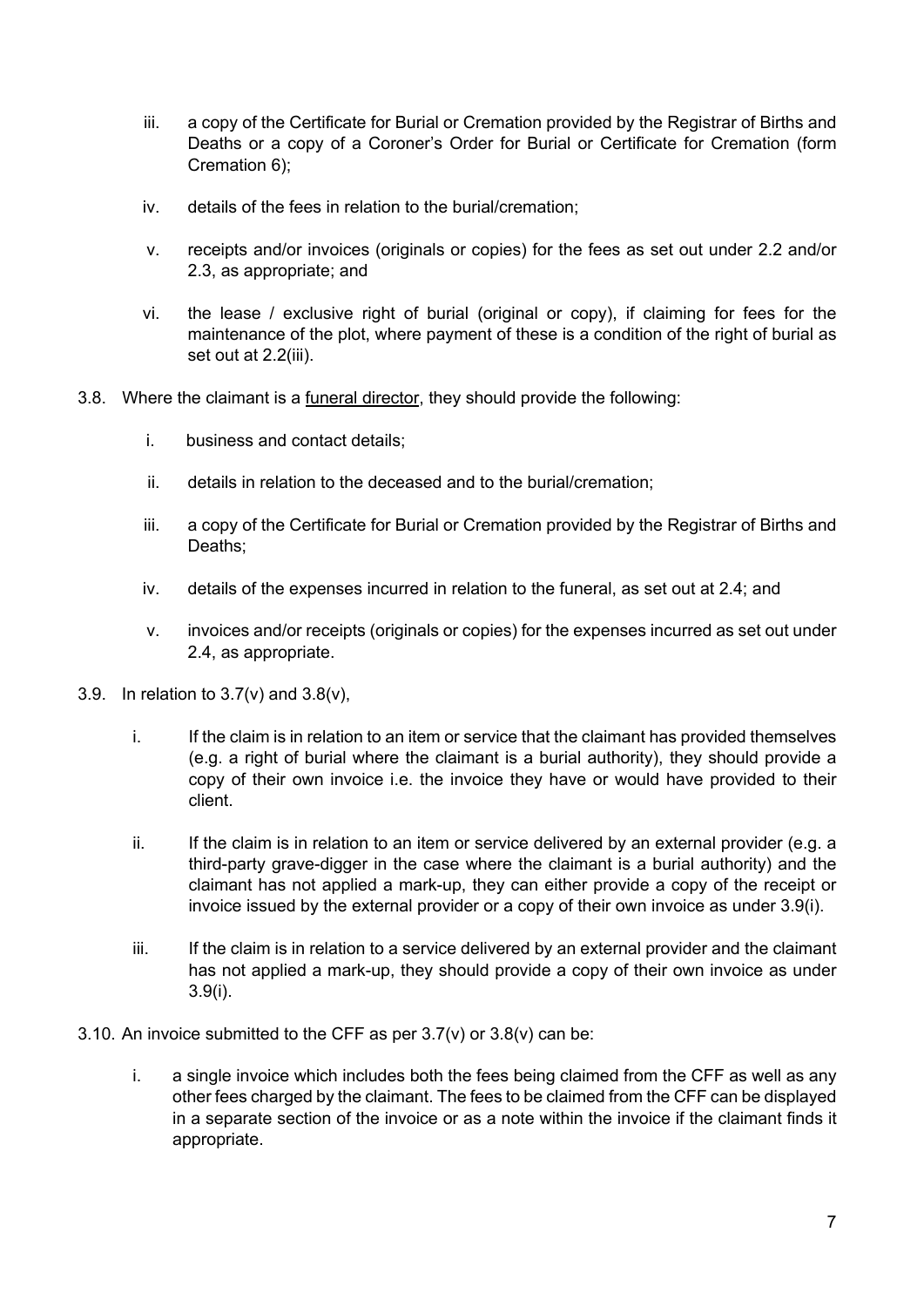- ii. a standalone invoice that only includes the fees to be claimed from the CFF. Here, we appreciate that the invoice may not have been presented to the funeral director or responsible person arranging the funeral.
- iii. separate invoices for each of the items to be claimed for, if appropriate under the circumstances.
- 3.11. Each expense or fee being claimed for should appear as one item on any invoice provided in support of a claim. The DM will not accept an invoice that does not show a clear breakdown of the expenses or the fees claimed.
- 3.12. Where the claimant is the responsible person, they should provide the following:
	- i. contact details;
	- ii. details in relation to the deceased and to the burial/cremation; and
	- iii. proof of the receipt for payment of an associated expense as set out at 2.4as appropriate. Where the amount paid for the associated expense under 2.4(i) exceeds £300 (the maximum claimable amount), a copy of a receipt for the full amount paid should be submitted.
- 3.13. Evidence of invoices for fees charged by burial and cremation authorities, of invoices/ payments made for stipulated associated expenses, and of the Certificate for Burial or Cremation provided by the Registrar of Births and Deaths may be provided by:
	- i. uploading scanned copies or photographs of relevant invoices / receipts / documents, if using the digital service;
	- ii. attaching invoices / receipts / documents to an email, if submitting using the non-digital form; or
	- iii. sending copies or photographs of the relevant invoices / receipts / documents or the original invoices / receipts / documents by post, if submitting using the non-digital form.

### **c) Time limit for submission of claims**

3.14. Claims must be submitted within six months of the date of the funeral. This time limit applies to all claimants and to all types of claim (whether for fees charged by burial and cremation authorities, associated expenses, or a combination of both).

# **d) VAT**

- 3.15. The DM should allow any VAT charged or payable on the items or services listed at 2.2-2.4 as part of the claim.
- 3.16. Reimbursement of claims will be at the retail price, that is, the cost that would have been charged directly to bereaved families if CFF funding were not available.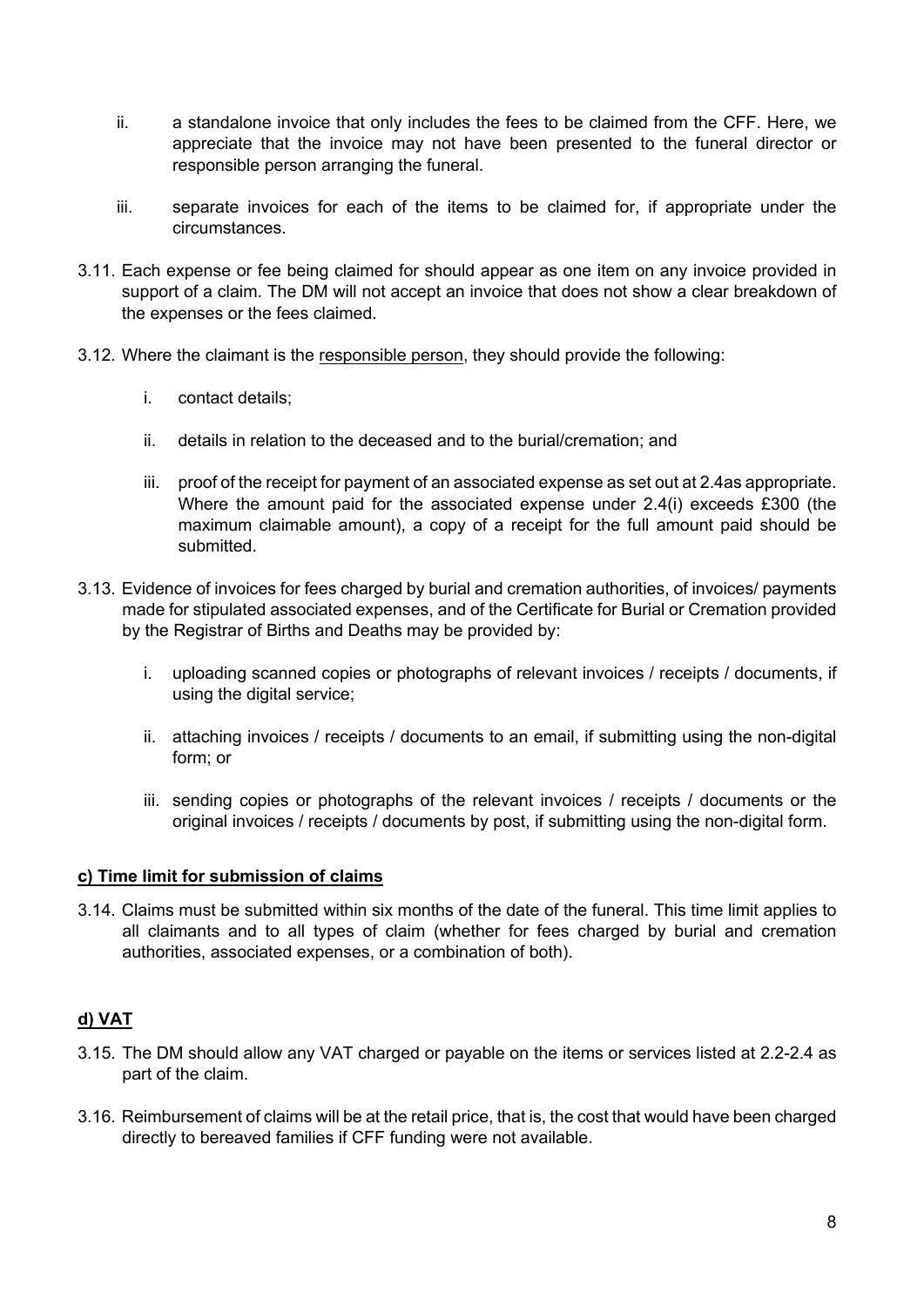### **e) Prevention of double payment**

- 3.17. Only one claim may be made to the CFF for each of the fees charged by burial and cremation authorities and for each of the associated expenses arising from a burial or cremation.
- 3.18. The exceptions to this are:
	- i. any claims for fees relating to the renewal of a burial right, plot maintenance or storage of cremated remains until the time when, if alive, the child would reach age 18; and
	- ii. where a claim has previously been made in relation to an irretrievable body and the body is subsequently recovered, as set out at 1.9, further claims may be made for the fees charged by the burial authority and/or cremation authority as set out at 2.2 and 2.3 and for the associated expenses set out at 2.4.
	- iii. where a claim needs to be re-submitted, due to missing or erroneous information, as set out at 4.7.
- 3.19. A claim cannot be made to the CFF for fees charged by the burial authority and/or cremation authority or for a stipulated associated expense for which payment has already been made from the FEP scheme, or from the equivalent Scottish Funeral Support Payment (FSP) scheme (once this comes into effect).
- 3.20. Similarly, a claim cannot be made to the FEP scheme or the FSP scheme for fees charged by a burial authority or cremation authority or for a stipulated associated expense for which payment has already been made from the CFF.
- 3.21. However, as set out at 1.16, a responsible person in receipt of a qualifying benefit may apply to the FEP scheme or FSP scheme for any amount paid above the £300 cap which applies under 2.4.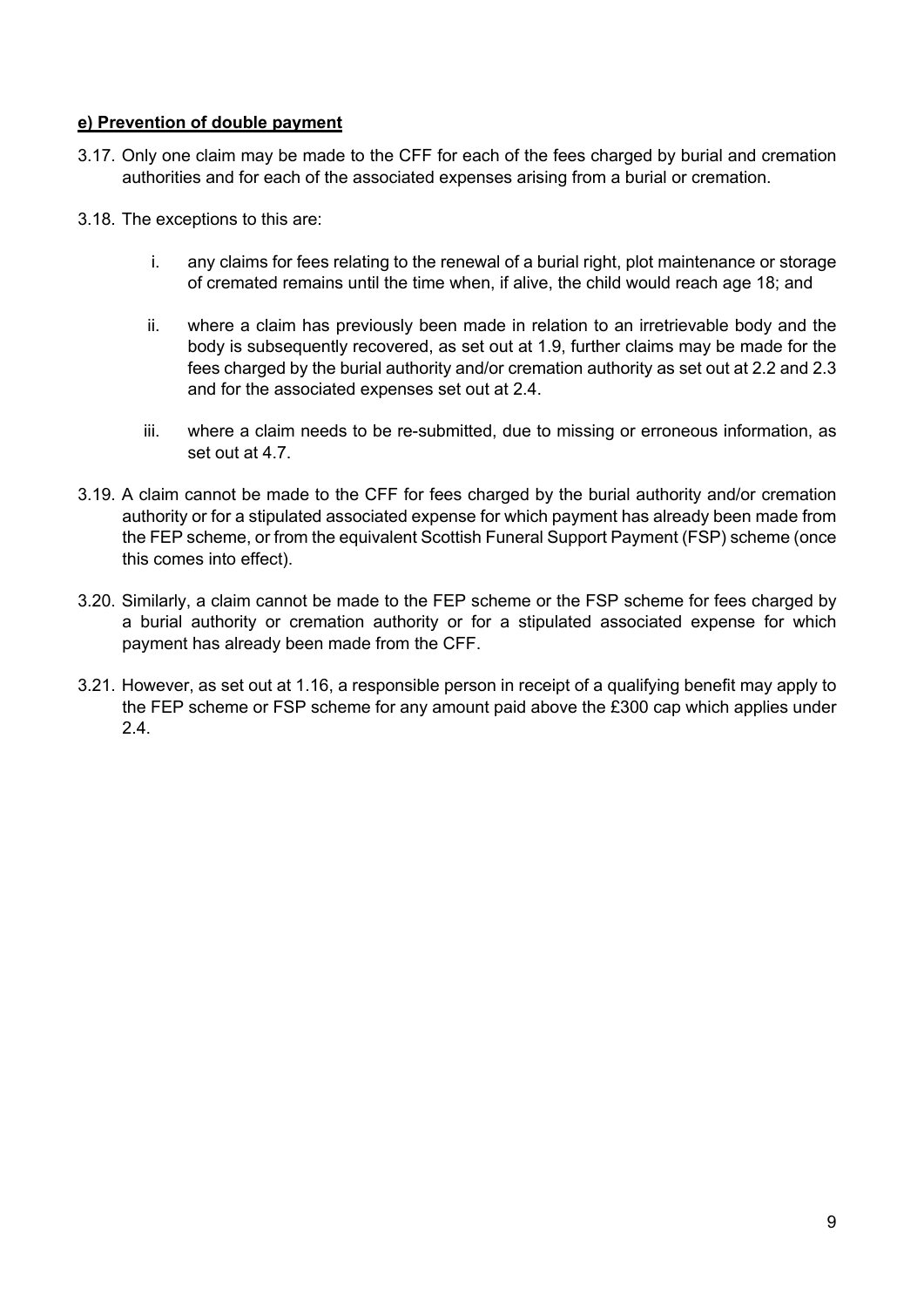# **4. Part 4 - Determination of Claims**

### **a) Determination of claims**

- 4.1. All claims and all supporting documentation will be subject to scrutiny by the DM.
- 4.2. All claims will be acknowledged within five working days of receipt.
- 4.3. Claims will be acknowledged by email or in writing, as nominated by the person making the claim. If claim forms or enquiries are submitted by email, the claimant will receive an automatic notification that their claim/enquiry has been received.
- 4.4. A determination will usually be made and the outcome sent to the claimant within 15 working days of the claim being received. Where this is not possible, the claimant will be informed of the delay in the determination within 15 working days of the claim being received.
- 4.5. The claimant will be notified of the outcome of the determination by email or in writing, as nominated by the claimant.
- 4.6. If the DM is satisfied with the information provided by the claimant, the payment will usually be processed and made to the claimant within five working days of the date of the determination.
- 4.7. It is possible that a claim may be partially rejected, for example due to missing or erroneous information. If this is the case, the claimant will be notified accordingly and provided with instruction as to how to proceed.
- 4.8. At the discretion of the DM, these timings may be extended for any case requiring complex investigation.

#### **b) Reasonableness of claims**

- 4.9. Unless otherwise stated, there is no cap on the amount that can be claimed for the items and services listed at 2.2-2.4. However, all amounts claimed are expected to be reasonable within the parameters set out in this guidance. A claim may be rejected in whole or in part if the DM is not satisfied that it is reasonable in the circumstances in which the expenses were incurred.
- 4.10. In assessing reasonableness, the DM will have regard to the average price range for an item or service, while also taking into account the context of the individual claim. Where available, the DM will also take into account any published information on fees and charges relevant to the claim. A claim may be considered unreasonable where it differs significantly from the average price range and/or any published information and the context of the claim does not appear to justify this difference.
- 4.11. All claims will be considered in light of the information provided, and the DM may request additional details where necessary. In particular, with regard to a claim by a burial authority for items and services listed at 2.2, the DM may (depending on the context of the individual claim) request further explanation if the claim totals more than £1,000. Further guidance on burial fees is set out at 2.2.
- 4.12. If you have any queries about the assessment of reasonableness in relation to a particular case, you are strongly advised to phone the contact centre at 0808 196 1759 (freephone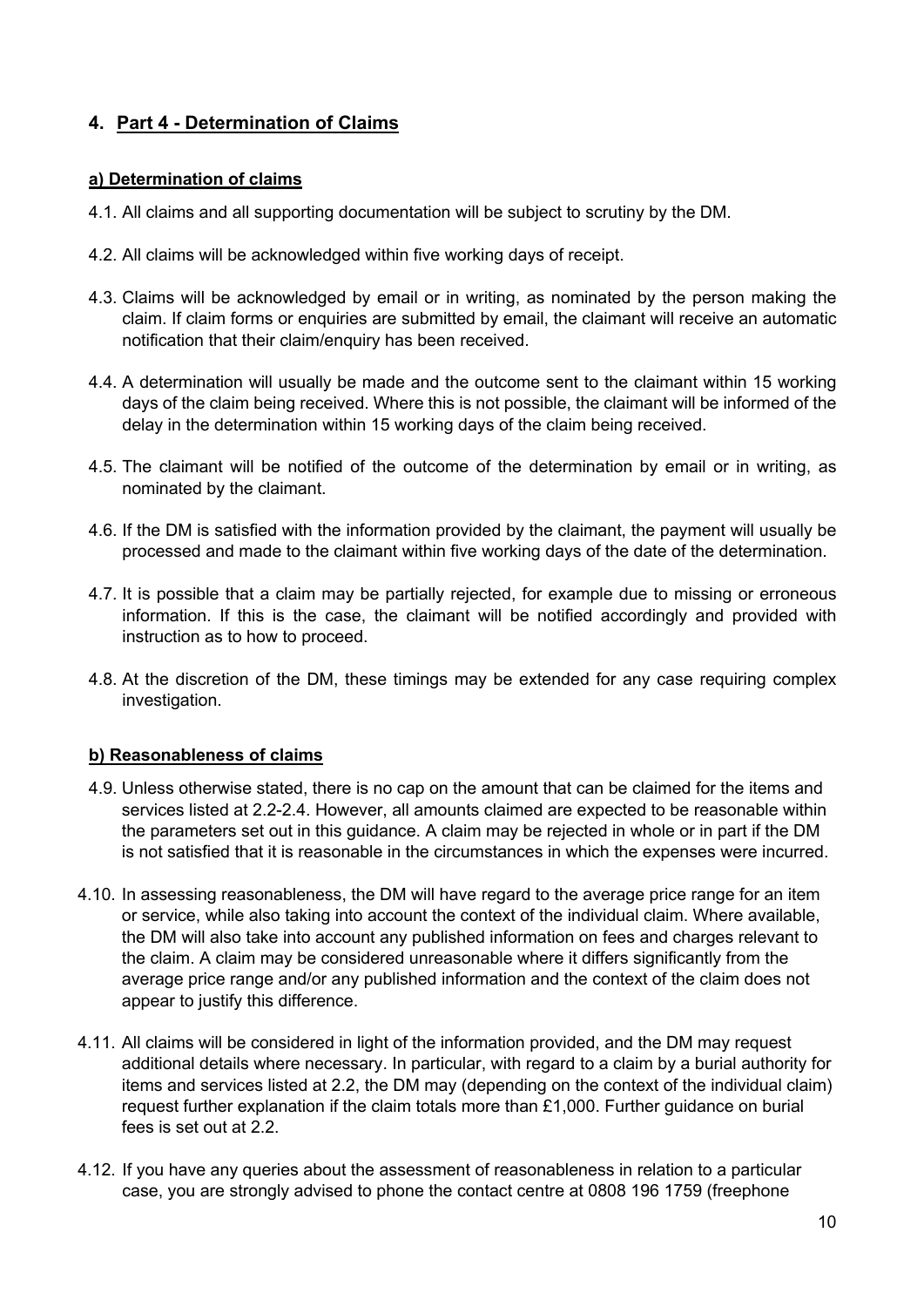within UK) or +44 1633 630904 (outside the UK) or email cff@gov.sscl.com in advance of offering or providing the relevant items or services to the bereaved family.

4.13. Claims to the CFF will be continuously analysed and this guidance may be reviewed in light of the information obtained.

### **c) Evidence for the determination**

- 4.14. The DM should support the determination with evidence where the Regulations state that the claimable amount allowed for fees charged by burial and cremation authorities as set out at 2.2 and 2.3 should be "reasonable".
- 4.15. In order to assess whether a claim is reasonable, the DM should:
	- i. gather evidence by making enquiries online and, if necessary, in the local area about the range of fees charged by burial and cremation authorities;
	- ii. analyse the information collected to decide the reasonable allowable fees for the area, but taking into account any other information specifically relevant to the individual burial; and
	- iii. record the information and analysis to support the decision.
- 4.16. Based on the claims and information received, the MoJ will have assimilated data on the fees charged by burial and cremation authorities in given areas. This evidence will be used to support the DM in their determination of claims.
- 4.17. Data will be periodically reviewed in order to determine variations in cost, to check that the information still reflects current prices, and to further determine "reasonableness" when assessing claims.
- 4.18. This evidence is not needed for items and services allowable under 'associated expenses' as set out at 2.4.

#### **c) Determination of claims submitted by burial and cremation authorities**

- 4.19. For a burial, the DM should only allow claims for the fees, where they have been reasonably incurred, as set out at 2.2.
- 4.20. For a cremation, the DM should only allow claims for the fees, where they have been reasonably incurred, as set out at 2.3.
- 4.21. Claims submitted in respect of the fees set out at 2.2 and 2.3 should only be considered if they have been submitted by a burial or a cremation authority.
- 4.22. In addition to the forms as set out at 2.4(iv), the DM may also allow the cost of medical references, reports or other documentation required in order for the burial/cremation to take place.